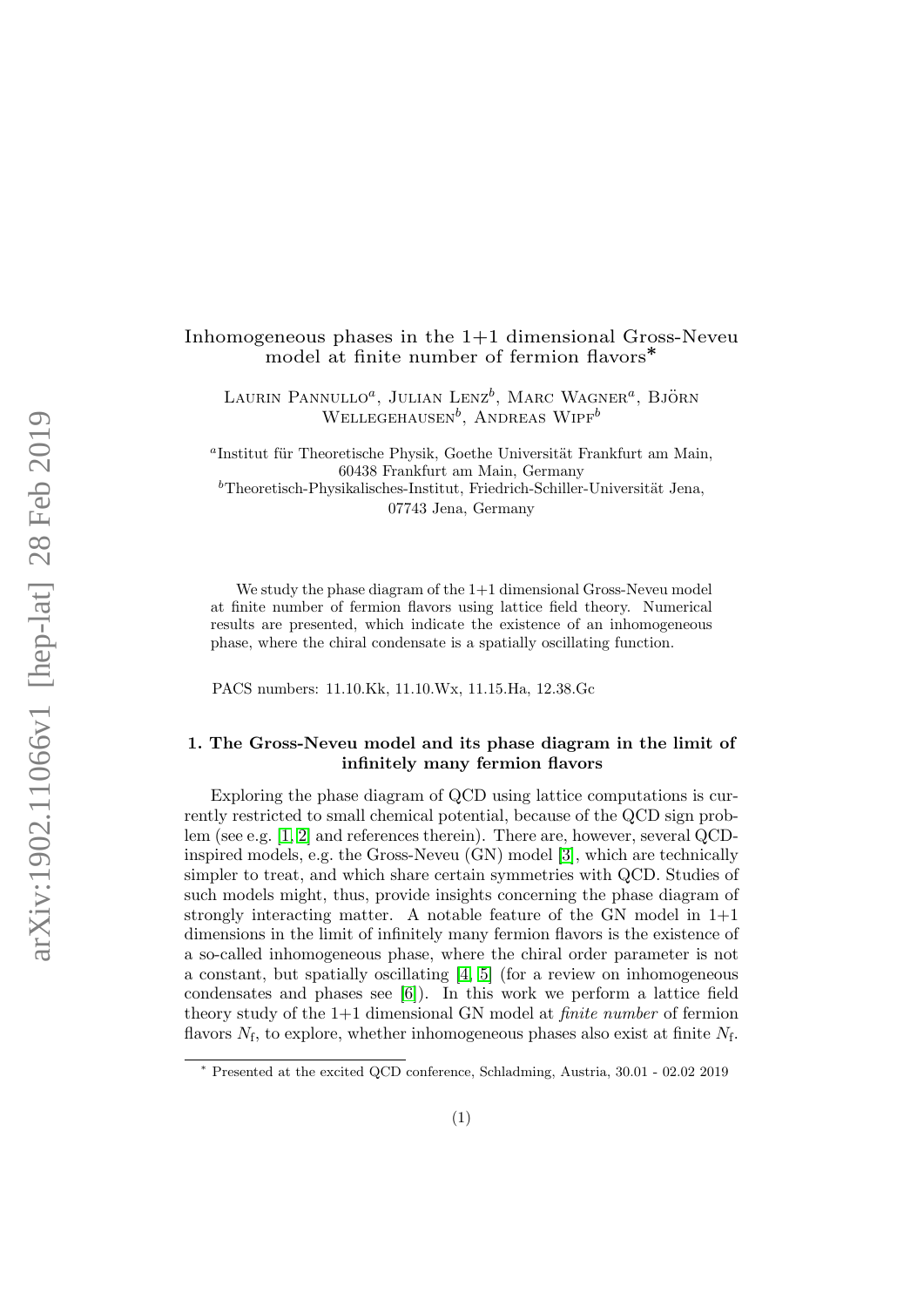The Euclidean action of the GN model is

$$
S = \int d^2x \left( \sum_{n=1}^{N_f} \bar{\psi}_n \left( \gamma^0 (\partial_0 + \mu) + \gamma^1 \partial_1 \right) \psi_n - \frac{\lambda}{2N_f} \left( \sum_{n=1}^{N_f} \bar{\psi}_n \psi_n \right)^2 \right), \quad (1.1)
$$

where  $\psi$  denotes a fermionic field with  $N_f$  flavors and  $\mu$  is the chemical potential. One can get rid of the four-fermion interaction by introducing a scalar field  $\sigma$ , which leads to the following partition function:

$$
Z = \int D\sigma \exp\left(-N_f \left(\frac{1}{2\lambda} \int d^2x \,\sigma^2 - \ln\left(\det\left((\partial_0 + \mu)\gamma_0 + \partial_1\gamma_1 + \sigma\right)\right)\right)\right).
$$
  
 
$$
S_{\text{eff}} \tag{1.2}
$$

<span id="page-1-0"></span>The effective action has a discrete chiral symmetry,  $S_{\text{eff}}[+\sigma] = S_{\text{eff}}[-\sigma]$ , where  $\langle \sigma \rangle \propto \langle \sum_n \bar{\psi}_n \psi_n \rangle$  represents the chiral condensate and indicates, whether the symmetry is spontaneously broken.

The phase diagram of the  $1+1$  dimensional GN model in the limit  $N_f \rightarrow \infty$  has been calculated in [\[4,](#page-5-3) [5\]](#page-5-4). There are three phases (see Fig. [1\)](#page-2-0):

- a *chirally symmetric phase*, where  $\langle \sigma \rangle = 0$ ;
- a homogeneously broken phase, where  $\langle \sigma \rangle = \text{const} \neq 0;$
- an *inhomogeneous phase*, where  $\langle \sigma \rangle$  is a spatially oscillating function.

In the inhomogeneous phase  $\langle \sigma \rangle$  exhibits a periodic kink-antikink structure close to the phase boundary to the homogeneously broken phase and gradually changes into a sin-like structure for increasing  $\mu$ .

#### 2. The phase diagram at finite number of fermion flavors

We perform lattice Monte Carlo simulations of the 1+1 dimensional GN model defined in eq. [\(1.2\)](#page-1-0) at finite  $N_f \in \{8, 16, 24, 32, 48\}$ . We use two different discretizations of the fermionic determinant, naive fermions and SLAC fermions (see e.g. [\[7\]](#page-5-6)), which we consider to be an important cross check of our numerical results: the results obtained with the two discretizations agree within statiscal errors. We set the scale via the absolute value of the chiral condensate at chemical potential  $\mu = 0$  and temperature  $T = 0$ , i.e.  $\sigma_0 = \langle |\bar{\sigma}| \rangle_{\mu=0, T=0}$ , where

$$
\bar{\sigma} = \frac{1}{V} \sum_{x,t} \sigma(x,t), \qquad (2.1)
$$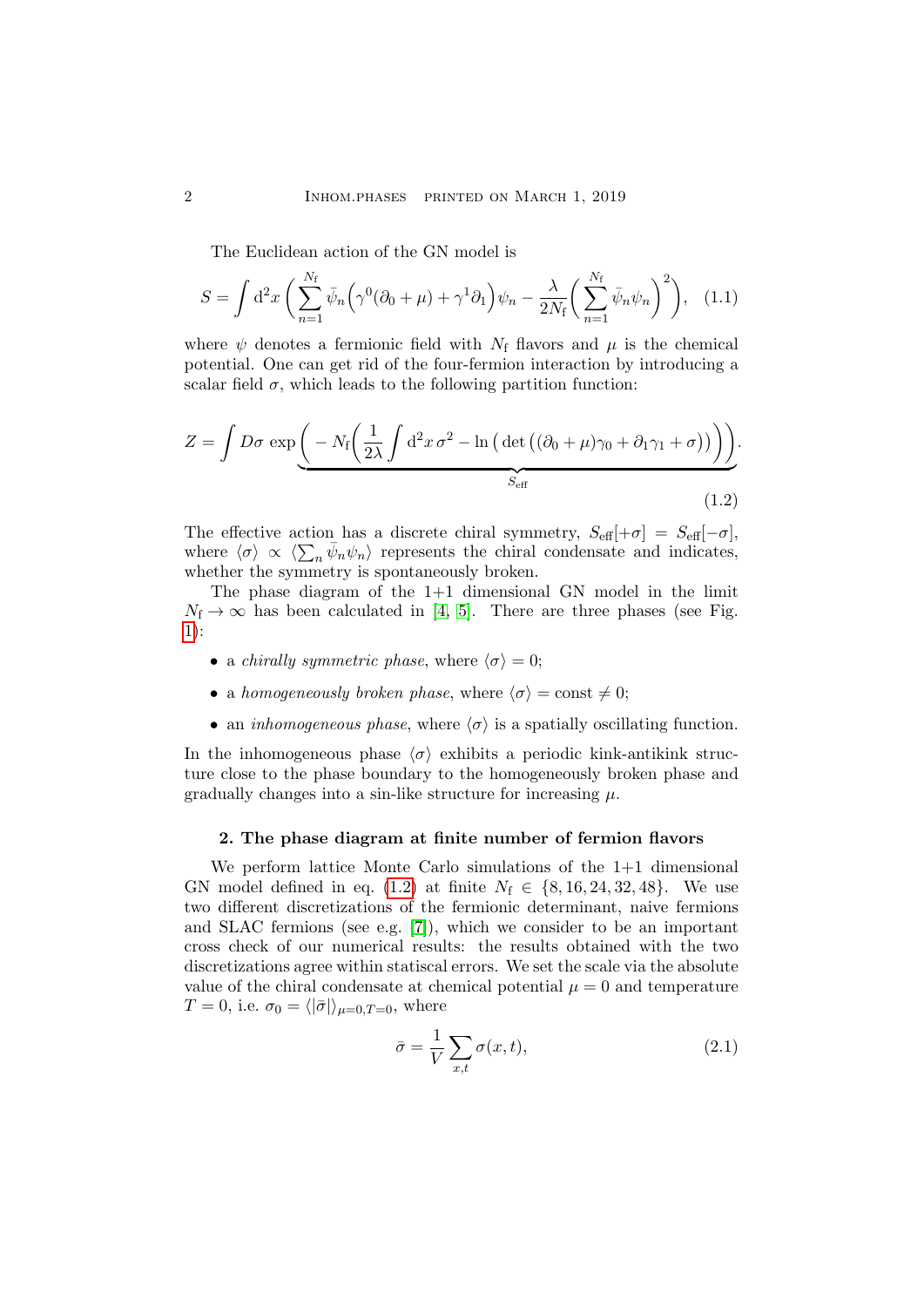<span id="page-2-0"></span>

Fig. 1: Phase diagram of the GN model in the large- $N_f$  limit (see [\[4,](#page-5-3) [5\]](#page-5-4)).

V is the number of lattice sites and  $\langle \ldots \rangle_{\mu,T}$  denotes the path integral expectation value at chemical potential  $\mu$  and at temperature T, i.e. the average over the generated set of Monte Carlo field configurations. In other words, we express dimensionful quantities in units of  $\sigma_0$ , e.g.  $\mu/\sigma_0$ ,  $T/\sigma_0$ .

 $\langle |\bar{\sigma}|\rangle_{\mu,T}$  is also a suitable approximate order parameter to distinguish between a homogeneously broken phase on the one hand  $(\langle |\bar{\sigma}|\rangle_{\mu,T} \neq 0)$ and a restored or inhomogeneous phase on the other hand  $(\langle |\bar{\sigma}|\rangle_{\mu,T} \approx 0)$ . Numerical results for  $N_f = 8$  are shown in Fig. [2,](#page-2-1) left plot. A homogeneously broken phase is indicated by the yellow dots at small  $\mu$  and small  $T$ , somewhat smaller, but in a similar region as for infinite  $N_f$ . Results from analogous computations for  $N_f \in \{16, 24, 32, 48\}$  restricted to  $\mu = 0$  are shown in Fig. [2,](#page-2-1) right plot. When increasing  $N_f$ , the results approach the numerical result at infinite  $N_f$  (the latter has been obtained using techniques developed and explained in [\[8,](#page-5-7) [9,](#page-5-8) [10\]](#page-5-9)).

<span id="page-2-1"></span>

Fig. 2: (left)  $\langle |\bar{\sigma}|\rangle_{\mu,T}/\sigma_0$  as a function of  $\mu/\sigma_0$  and  $T/\sigma_0$  for  $N_f = 8$ . (right)  $\langle |\bar{\sigma}|\rangle_{\mu=0,T} / \sigma_0$  as a function of  $T / \sigma_0$  and  $\mu / \sigma_0 = 0$  for various N<sub>f</sub>.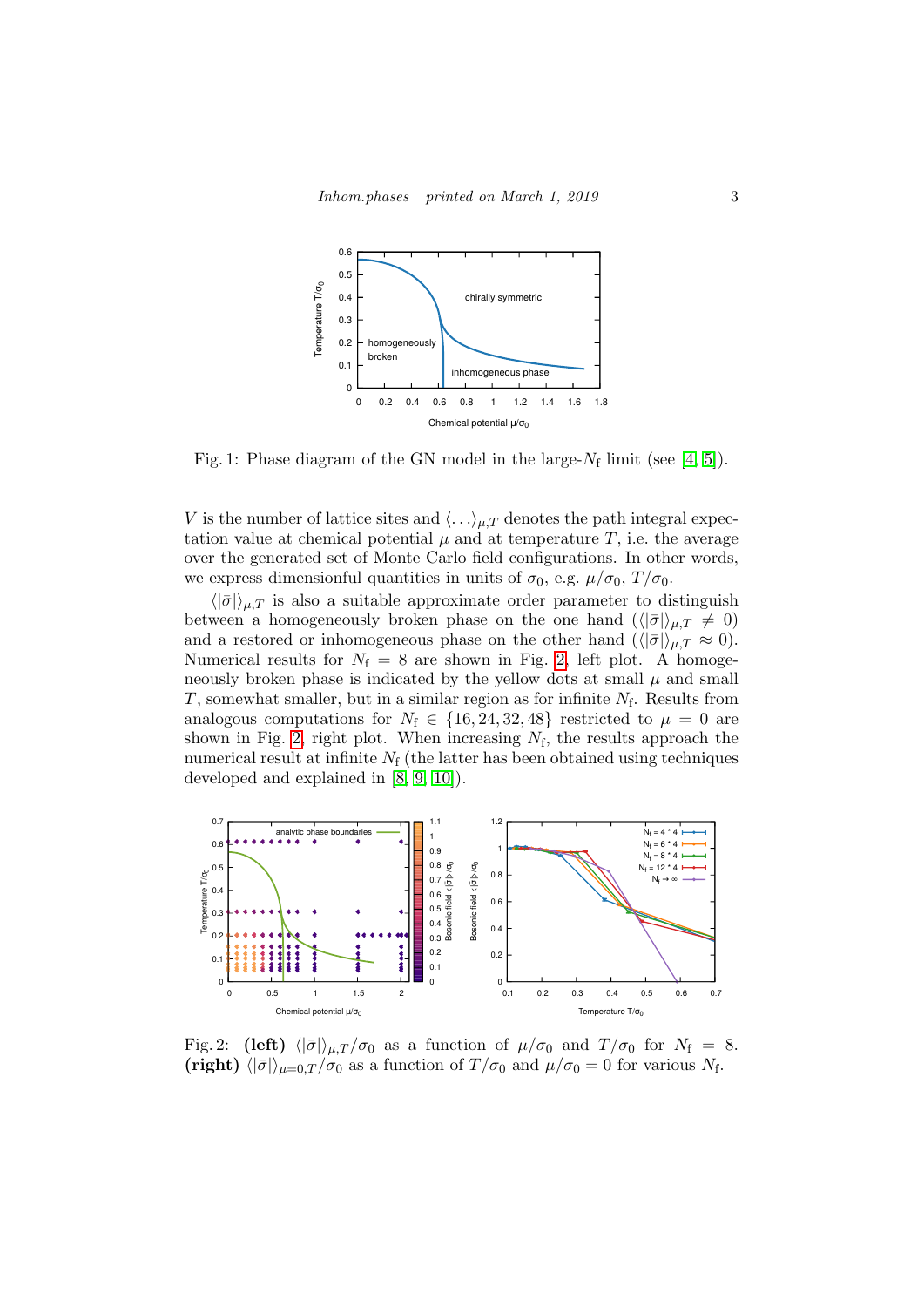To check for the existence of an inhomogeneous phase at finite  $N_f$ , we compute the spatial correlation function of the chiral condensate  $\langle C(x)\rangle_{\mu,T}$ and its Fourier transform  $\langle \tilde{C}(k) \rangle_{\mu,T}$ , where

$$
C(x) = \frac{1}{V} \sum_{y,t} \sum_{x} \sigma(y,t) \sigma(y+x,t).
$$
 (2.2)

Both  $\langle C(x)\rangle_{\mu,T}$  and  $\langle C(k)\rangle_{\mu,T}$  are suited to distinguish the three phases we are expecting as illustrated by Fig. [3:](#page-4-0)

- Chirally symmetric phase:  $\langle C(x)\rangle_{\mu,T}$  quickly approaches 0.0. The Fourier transform is a smooth function close to 0.0 indicating a vanishing chiral condensate.
- Homogeneously broken phase:  $\langle C(x) \rangle_{\mu,T}$  quickly approaches  $\sigma_0^2$ . The Fourier transform exhibits a pronounced peak at  $k = 0$  representing the non-vanishing constant chiral condensate.
- Inhomogeneous phase:  $\langle C(x)\rangle_{\mu,T}$  is an oscillating function. The Fourier transform exhibits a pronounced peak at  $k \neq 0$  proportional to the inverse wave length of the chiral condensate.

Of particular interest are the plots at the bottom of Fig. [3,](#page-4-0) because they provide clear evidence for the existence of an inhomogeneous phase at finite  $N_{\rm f}$ .

To identify the boundary between the homogeneously broken phase and the inhomogeneous phase, we plot in Fig. [4](#page-4-1)

$$
k_{\max} = \left| \arg \max \left( \langle \tilde{C}(k) \rangle_{\mu, T} \right) \right| \tag{2.3}
$$

as a function of  $\mu$  and T. The phase boundary is clearly visible at  $\approx \mu/\sigma_0 \approx$ 0.45 separating the blue points ( $k_{\text{max}} \approx 0$ , homogeneously broken phase) from the red points  $(k_{\text{max}} \neq 0, \text{inhomogeneous phase}).$ 

To exhibit the oscillations of the chiral condensate in the inhomogeneous phase in an even more direct way, we compute  $\langle \sigma(x + x_{\text{shift}}, t) \rangle_{\mu,T}$ . Here  $x_{\text{shift}}$  is the phase shift of the spatially oscillating chiral condensate  $\sigma(x,t)$ determined individually for each Monte Carlo field configuration by a standard Fourier transform. In this way destructive interference is excluded, when averaging over the Monte Carlo field configurations. In Fig. [5](#page-5-10) we show  $\langle \sigma(x + x_{\text{shift}}, t) \rangle_{\mu,T}$  at three different  $(\mu, T)$ . In the left plot (homogeneously broken phase)  $\langle \sigma(x + x_{\text{shift}}, t) \rangle_{\mu,T}$  is almost constant, close to  $\sigma_0$ , while in the center plot and the right plot (inhomogeneous phase) spatial oscillations are clearly visible.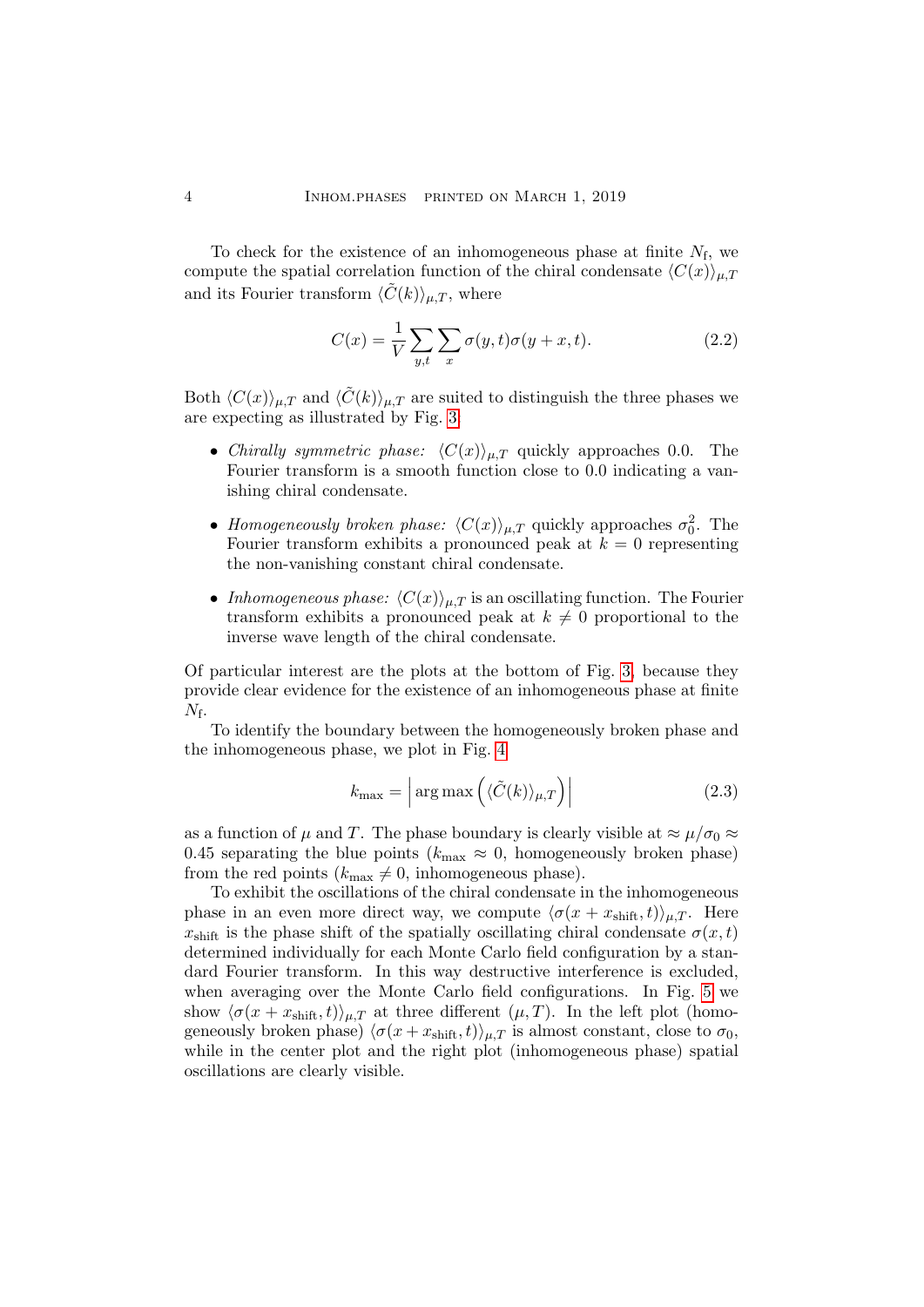<span id="page-4-0"></span>

Fig. 3:  $C(x)$  and  $\tilde{C}(k)$  for  $N_f = 8$ . (top)  $\mu/\sigma_0 = 0$  and  $T/\sigma_0 = 0.988$ (chirally symmetric phase) as well as  $T/\sigma_0 = 0.082$  (homogeneously broken phase). (bottom)  $\mu/\sigma_0 \in \{0.5, 0.7, 1.0\}$  and  $T/\sigma_0 = 0.082$  (inhomogeneous phase).

<span id="page-4-1"></span>

Fig. 4:  $k_{\text{max}}/\sigma_0$  as a function of  $\mu/\sigma_0$  and  $T/\sigma_0$  for  $N_f = 8$ .

### Acknowledgements

We thank M. P. Lombardo for very helpful discussions and suggestions. We thank M. Ammon and F. Karbstein for interesting discussions on variations of the Goldstone theorem. We thank A. Königsstein and M. Steil for critical comments on this manuscript. L.P. thanks the organizers of the "Excited QCD 2019" conference for the possibility to give this talk. M.W. acknowledges support by the Heisenberg Programme of the DFG (German